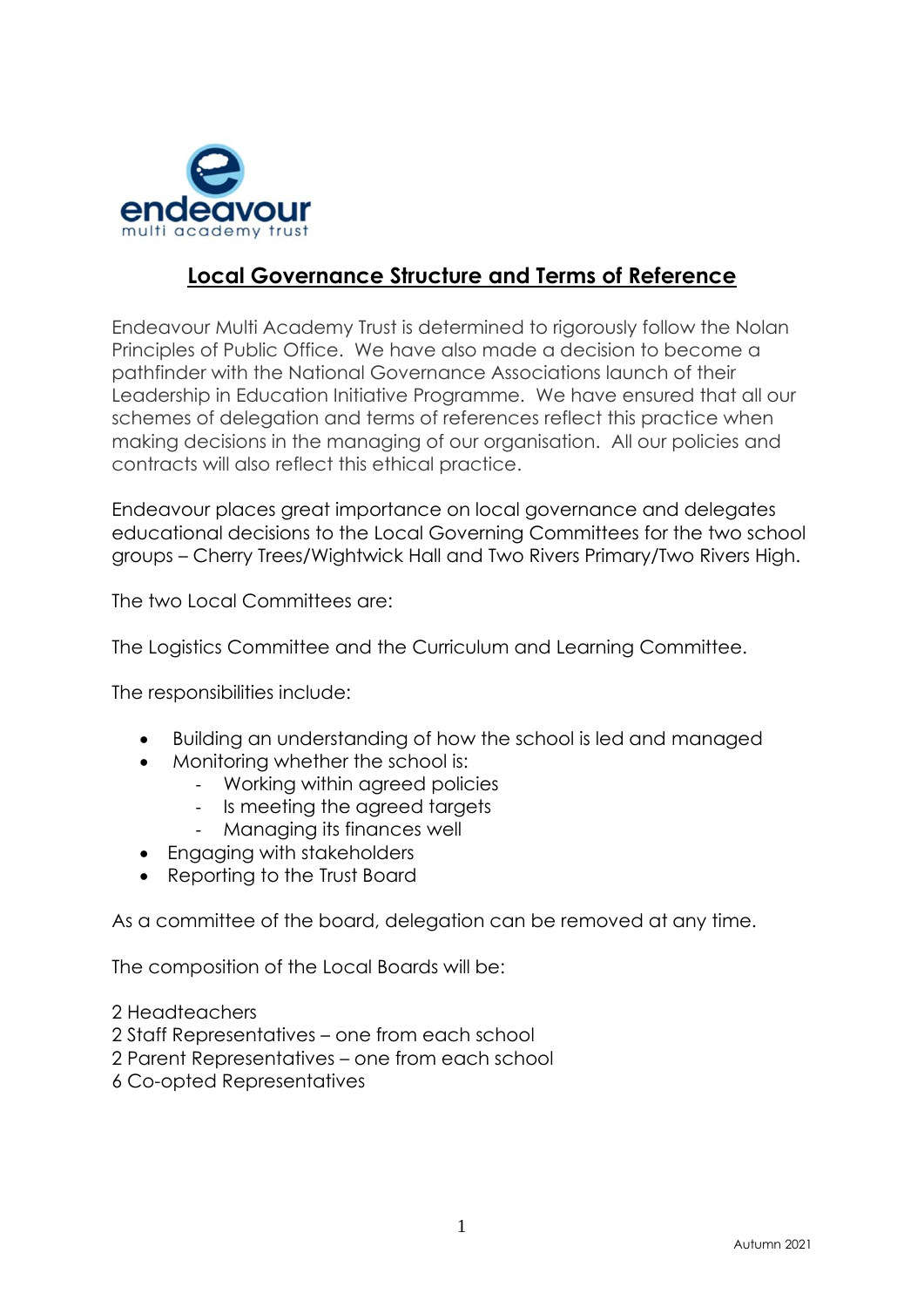Staff representatives are elected by all paid employees from each school. The normal term of office would be 4 years.

Parent/Carer Representatives are invited to seek nominations from other parent/carers. The term of office would be for 4 years (unless their child leaves the school upon which their term of office would end at this point).

Co-opted Governors are approved by the Local Governing Board. Those seeking to join the board would complete the application form to support their interest. Co-opted Governors should demonstrate knowledge of education, legal matters, business/finance, or charitable work. Parent/carers can be co-opted representatives.

It has been decided that the Local Board should meet together at the beginning of the school year to elect the Chair and Vice-chair and also elect the Nominated Link Governors.

The two committees will elect the Chair and Vice-chair of the Logistics Committee and the Curriculum and Learning Committee at the Full Governing Board meeting early in the Autumn Term.

## **Curriculum and Learning Committee**

## **Membership**

- a) The committee will consist of **five** members of the Local Governing Board. The Headteacher is a member of the committee by virtue of their post.
- b) Non-voting participants may be invited to meetings by the committee as and when required.
- c) The committee will be chaired by the Local Governing Board's Chair or Vice-Chair of Local Governors.
- d) The Local Governing Board may appoint non-voting associate members to the committee.
- e) The Local Governing Board may appoint **one** associate member with voting rights.
- f) The membership of the committee will be reviewed annually by the Local Governing Board.
- g) The committee will review these terms of reference on an annual basis and then seek approval from the Trust if any changes are recommended.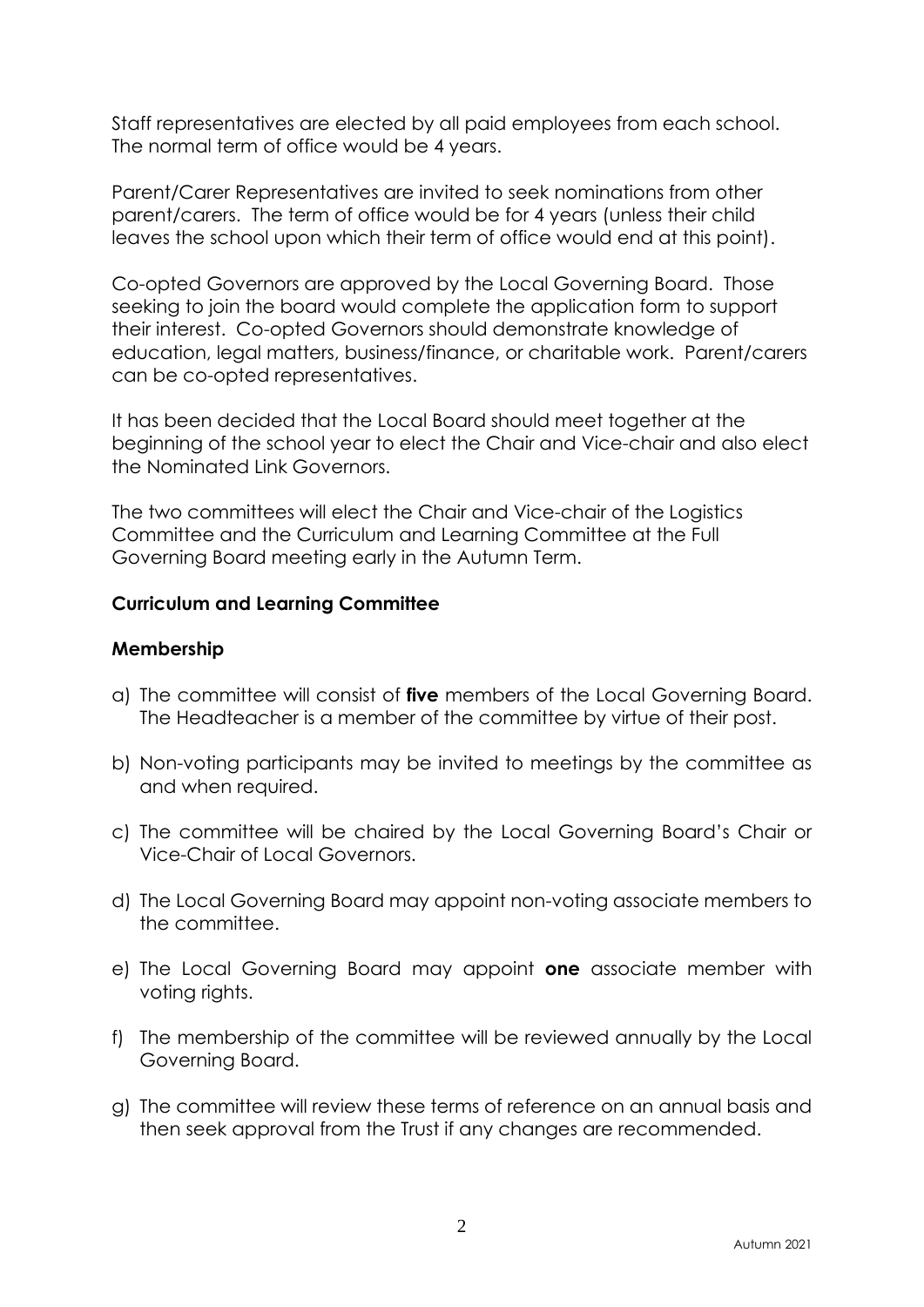- h) The board must nominate posts to monitor statutory requirements. These will be called Nominated Link Governors.
- i) The board MUST follow the Nolan Principles of Public Office.

## **Quorum**

The quorum will be a minimum of **three** governors, including the Headteacher (if they have opted to be a governor).

## **Meetings**

These will take place once per term and additionally as required. Governors must attend for at least two of these meetings.

The Clerk to the Committee will have responsibility for:

- convening meetings of the committee
- taking minutes of meetings
- ensuring that the minutes are presented at the next Local Governing Board's Curriculum and Learning meeting.
- The Clerk MUST ensure that any risks are identified and are communicated to the CEO.

#### **Focus**

The focus of the meetings must be ensuring that the School Development Plan is being implemented effectively.

#### **Curriculum & Learning Committee Responsibilities**

- a) To provide support and challenge to the Headteacher.
- b) To ensure that the School Development Plan reflects accurately the SEF outcomes.
- c) To ensure that the curriculum in school meets statutory requirements.
- d) To monitor and evaluate pupil progress in relation to the targets set and all other data available, with particular reference to individual groups.
- e) To monitor the impact of curriculum planning and policies on pupil progress, with particular reference to individual groups.
- f) To receive reports from Nominated/Link Governors.
- g) To set and publish targets as required by statute.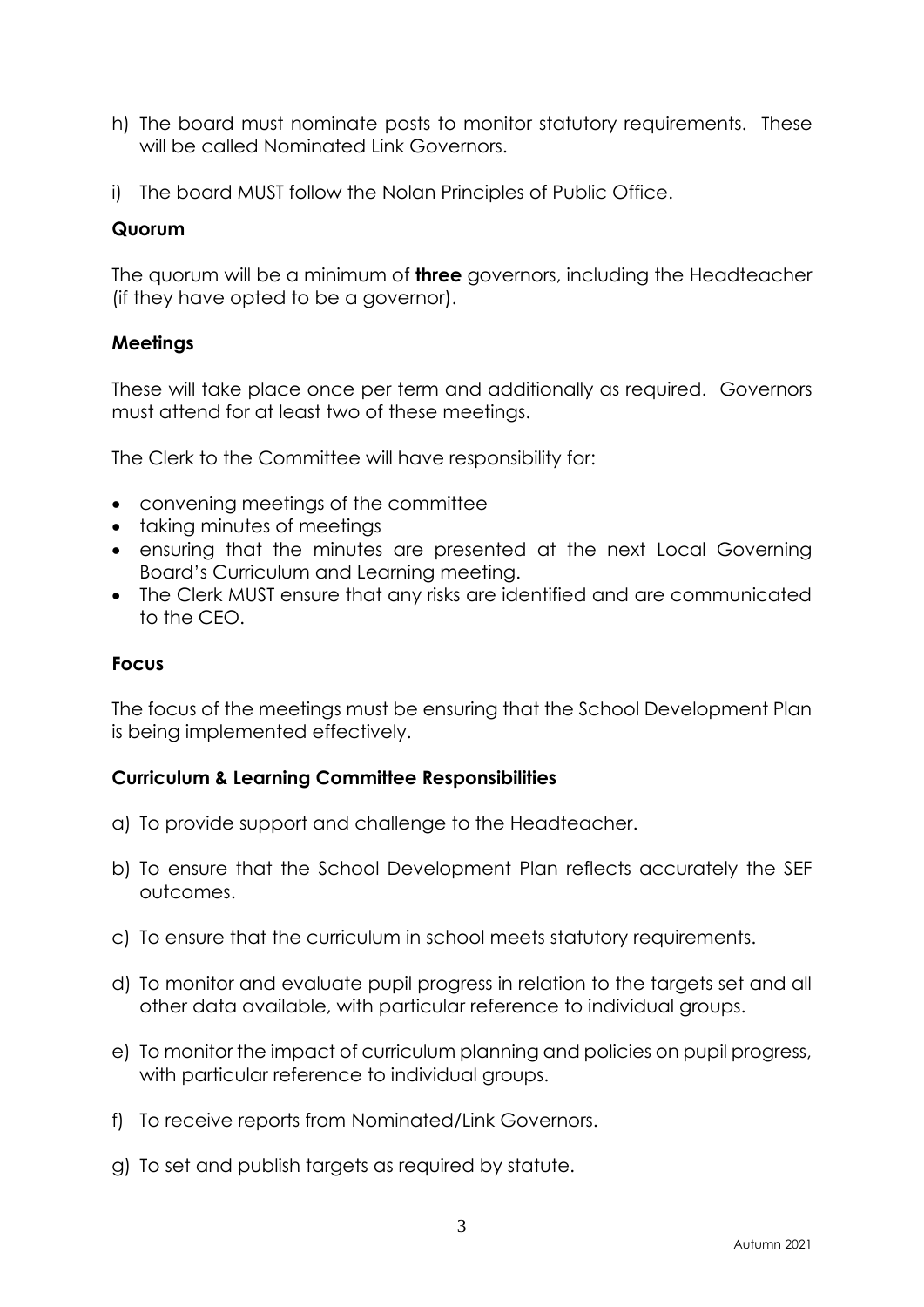- h) To review the policies specifically assigned to the committee for consideration.
- i) To monitor attendance of all groups of students including part time timetables.
- j) To monitor exclusions.
- k) To monitor Safeguarding and Child Protection.
- l) To prepare any required curriculum policy documents not already in place.
- m) To monitor the effectiveness of assessment and monitoring arrangements in school.
- n) To monitor the actions of School Development/Improvement Plan and ensure risks are communicated to the Trust.
- o) To take account of the requirements of the Disability Discrimination Act.
- p) To review these terms of reference annually and take to the Trust for approval.

#### **Logistics Committee**

#### **Membership**

- a) The committee will consist of **five** members of the Local Governing Board. The Headteacher is a member of the committee by virtue of their post.
- b) Non-voting participants may be invited to meetings by the committee as and when required.
- c) The committee will be chaired by the Local Governing Board's Chair or Vice-Chair of Local Governors.
- d) The Local Governing Board may appoint non-voting associate members to the committee.
- e) The Local Governing Board may appoint associate members with no voting rights.
- f) The membership of the committee will be reviewed annually by the Local Governing Board.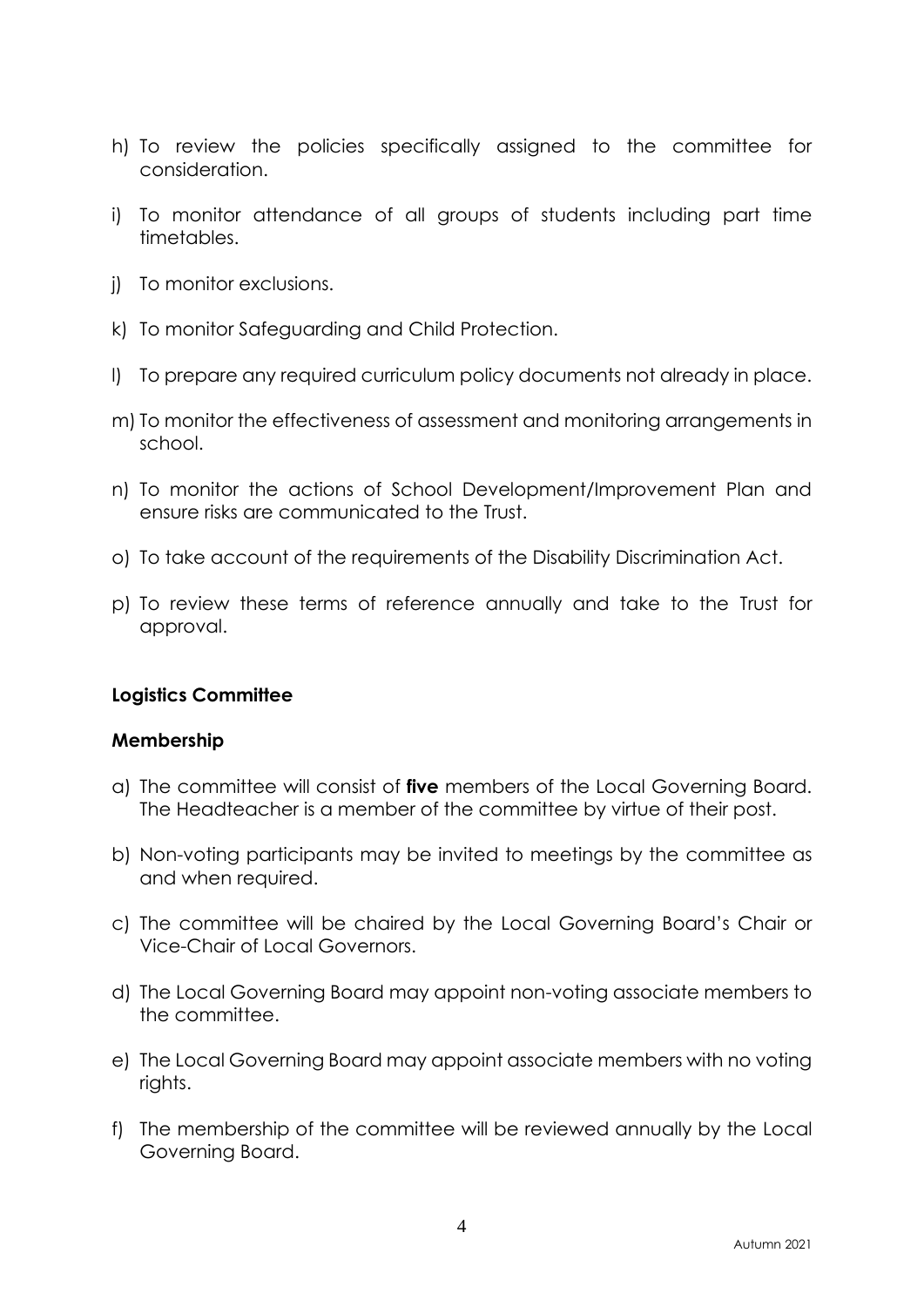- g) The committee will review these terms of reference on an annual basis and then seek approval from the Trust if any changes are recommended.
- h) The board must nominate posts to monitor statutory requirements. These will be called Nominated/Link Governors
- i) The board MUST follow the Nolan Principles of Public Office.

### **Quorum**

The quorum will be a minimum of **three** governors, including the Headteacher (if they have opted to be a governor).

## **Meetings**

These will take place once per term and additionally as required. Governors must attend at least two of these meetings.

The Clerk to the Committee will have responsibility for:

- convening meetings of the committee.
- taking minutes of meetings.
- ensuring that the minutes are presented at the next Local Governing Board Logistics meeting.
- The Clerk MUST ensure that any risks are identified and are communicated to the CEO.

#### **Focus**

The focus of the meetings MUST be to ensure that the School Development Plan is being implemented effectively.

The meetings must provide both challenge and support to the Headteacher. Remember the Local Governors' role is to monitor and NOT to manage.

To review the policies specifically assigned to the committee for consideration.

Any risks **MUST** be communicated to the Trust Board.

#### **Committee Responsibilities – Health and Safety**

a) To provide support, challenge and guidance to the Headteacher and Local Governing Board on all matters relating to health and safety and the school premises.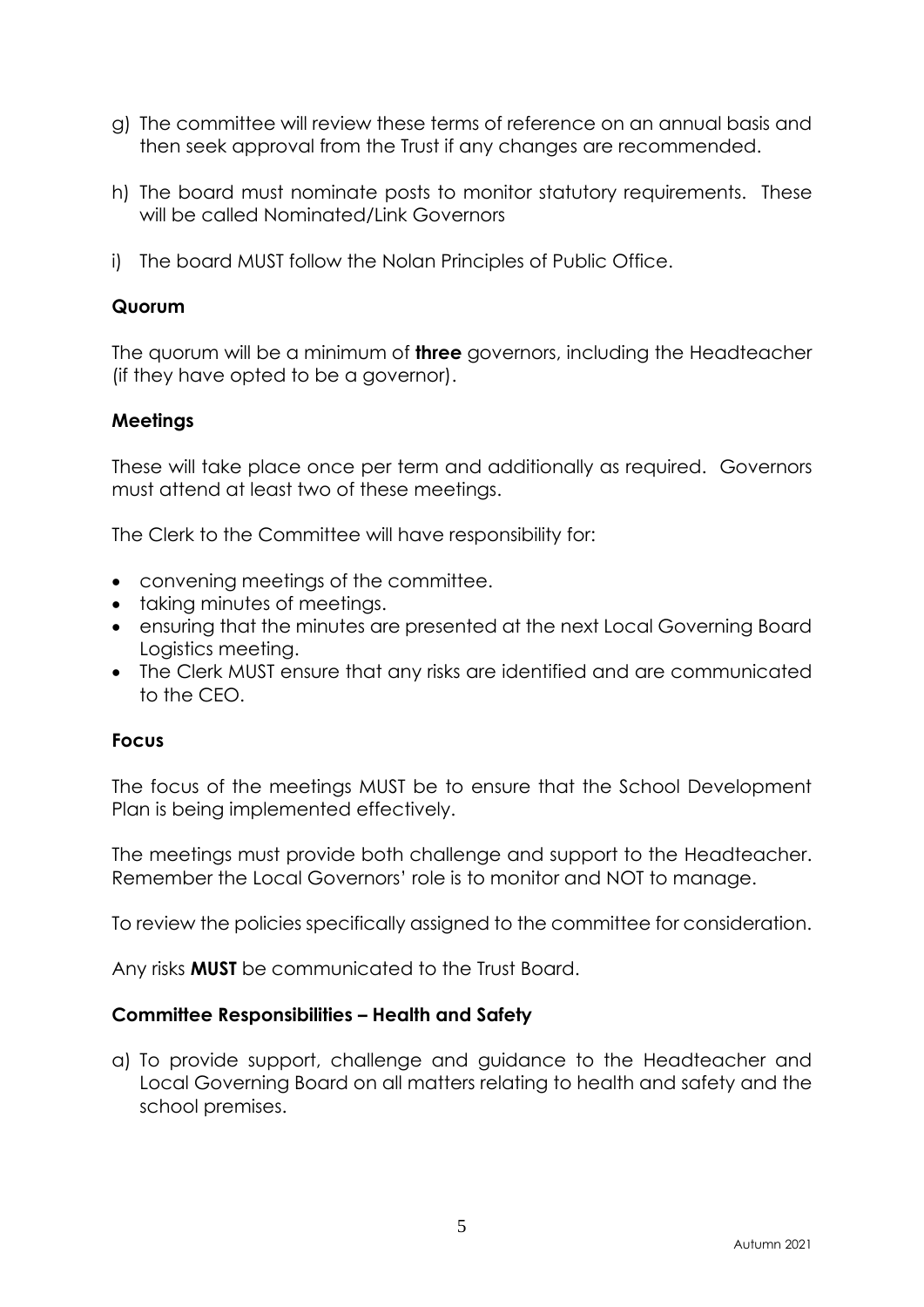- b) To ensure that health and safety arrangements in school meet statutory requirements and that all those in school or visiting the school are aware of those arrangements.
- c) To consider safety inspection reports and make recommendations to the Local Governing Board.
- d) To ensure that a risk audit is undertaken both on an annual basis and following any changes to the premises.
- e) To review the impact of the school Health and Safety Policy.
- f) To monitor the School Development/Improvement Plan with regard to the above.

## **Committee Responsibilities - Personnel / Staffing**

- a) To ensure that all procedures relating to the recruitment, selection and appointment of all staff in school meet statutory and safeguarding requirements.
- b) To ensure that arrangements are in place for the performance management of all school staff.
- c) To monitor the arrangements for ECTs.
- d) To receive reports on staff absence on behalf of the Local Governing Board.
- e) To monitor the staff development programme and its impact.
- f) To ensure that the Endeavour Staff Handbook is kept under review and is accessible by all school staff.
- g) To review the staffing structure annually.

#### **Committee Responsibilities - Finance & Buildings**

- a) To provide challenge, support and guidance to the Headteacher and on all matters relating to the devolved budget.
- b) To monitor the use of all public funds.
- c) To monitor ICT resourcing and upgrading.
- d) To ensure value for money.
- e) To recommend virements between budget headings.